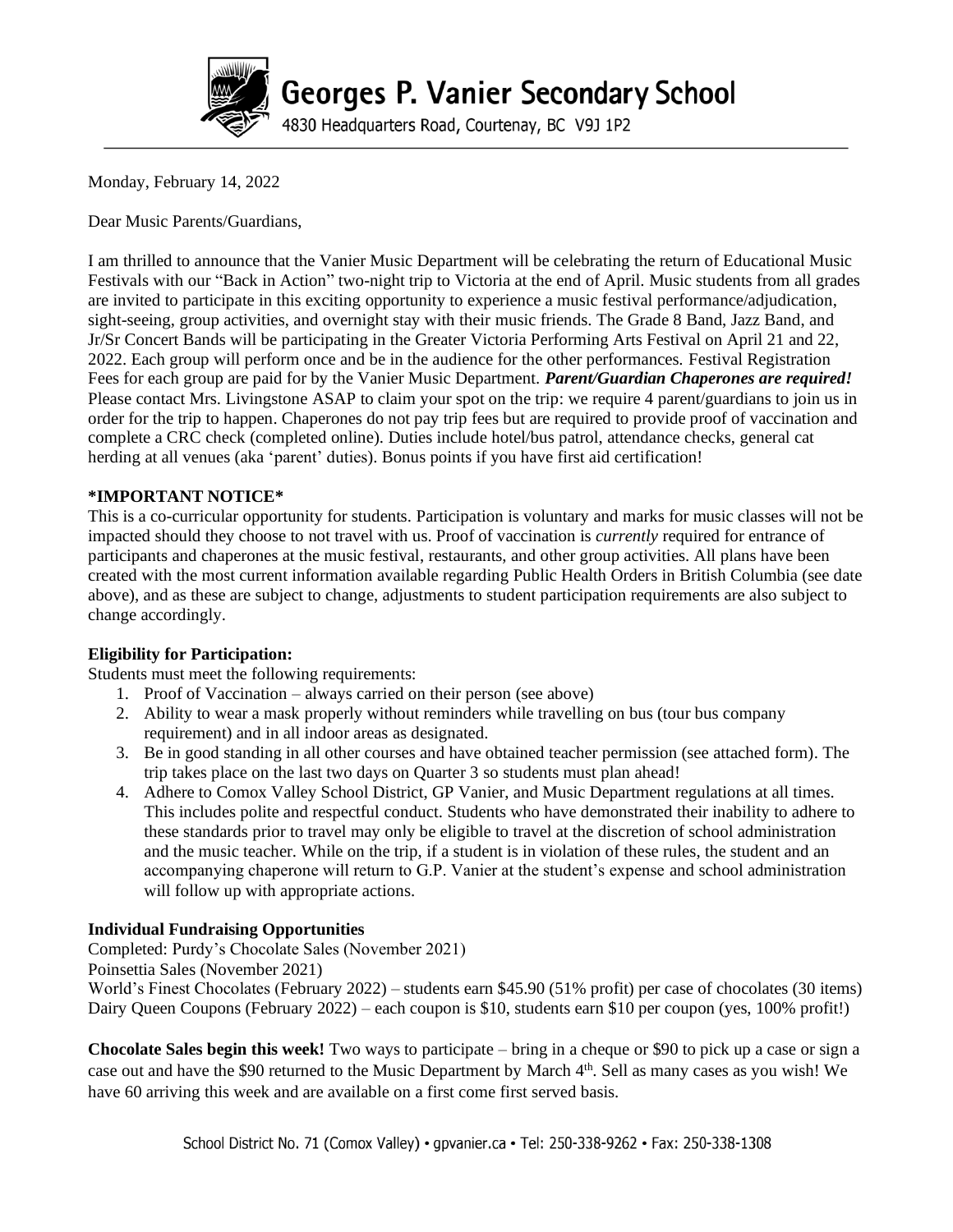

Georges P. Vanier Secondary School

4830 Headquarters Road, Courtenay, BC V9J 1P2

#### **Total Fee: \$325 with final payment due April 6 th**

Payments are required at the following intervals. Full payment is welcome should you wish to pay the fee in full at the beginning or complete final payments earlier than the final date. Payments can be made by cash, cheque (made out to GP Vanier), and/or using fundraising money.

| Payment Schedule          |       |                                               |
|---------------------------|-------|-----------------------------------------------|
| Monday, February 28       | \$75  | Deposit with Parent/Guardian Permission Forms |
|                           |       | (see itinerary regarding WildPlay waiver)     |
| Wednesday, March 16 \$125 |       | <b>Second Payment</b>                         |
| Wednesday, April 6        | \$125 | Final Payment and Teacher Permission Forms    |

#### **Included in Trip Fee:**

Accommodation (2 nights): Accent Inn, 3233 Maple St, Victoria, BC Phone: (250) 475-7500 Transportation: Vancouver Island Coach Lines, two 56 passenger buses (Grade 8 Bus, Sr/Jr/Jazz Bus) Meals: Red Robin, Old Spaghetti Factory (options for dietary restrictions available, meals will be pre-ordered) Activities: Saanich Commonwealth Pool, WildPlay Victoria

#### **What to Bring**

All bags and cases must be clearly labelled: *First Name Lastname - GP Vanier Secondary, Courtenay, BC* Students are permitted to bring one piece of standard sized luggage for personal items, one small backpack (daypack), and a sleeping roll (sleeping bag/sleeping pad or single air mattress). The day pack can be on the bus during travel or daytime outings. Larger luggage pieces will be stowed under the bus during travel and will not be accessible until we reach the hotel. It will remain in the hotel until final departure.

Items to bring in luggage: extra change of clothing (including socks and underwear!), swim suit and towel (deck shoes optional), jacket, uniform pieces (black pants, shirt, socks, shoes), toiletries, extra masks Items to bring in day pack: reading material/card games for bus, homework, wallet, proof of vaccination, extra masks.

Food: lunch for Thursday, breakfast and snack items. Each room has a mini fridge, microwave, coffee/pot and kettle. Students are welcome to coordinate breakfasts with their roommates in advance of the trip for more efficient packing and preparation.

REQUIRED: Instrument, music folder with music, musician mask/uniform pieces

Music Uniform

Grade 9-12: Black long sleeved collared shirt, Black Dress Pants (no jeans), Black shoes and socks (no white on the shoes).

Grade 8: Green Music Department T-Shirt (~\$20.00) orders going in before Spring Break – stay tuned.

#### **Current Overnight Regulations for Student Overnight Field Trips**

Sleeping arrangement are currently one per bed even though each room has two queen beds. Students must therefore bring a sleeping roll with them for the night that they are not on the bed. As there are four students to a room, each student will be able to sleep on a bed for one night and the other night they can use their sleeping roll so that we are following the current regulations.

Students choose their own roommates on March 1<sup>st</sup> (following the deposit due date). Your student's roommate list will be shared with your in advance of the trip. Please share any concerns or questions that you have asap.